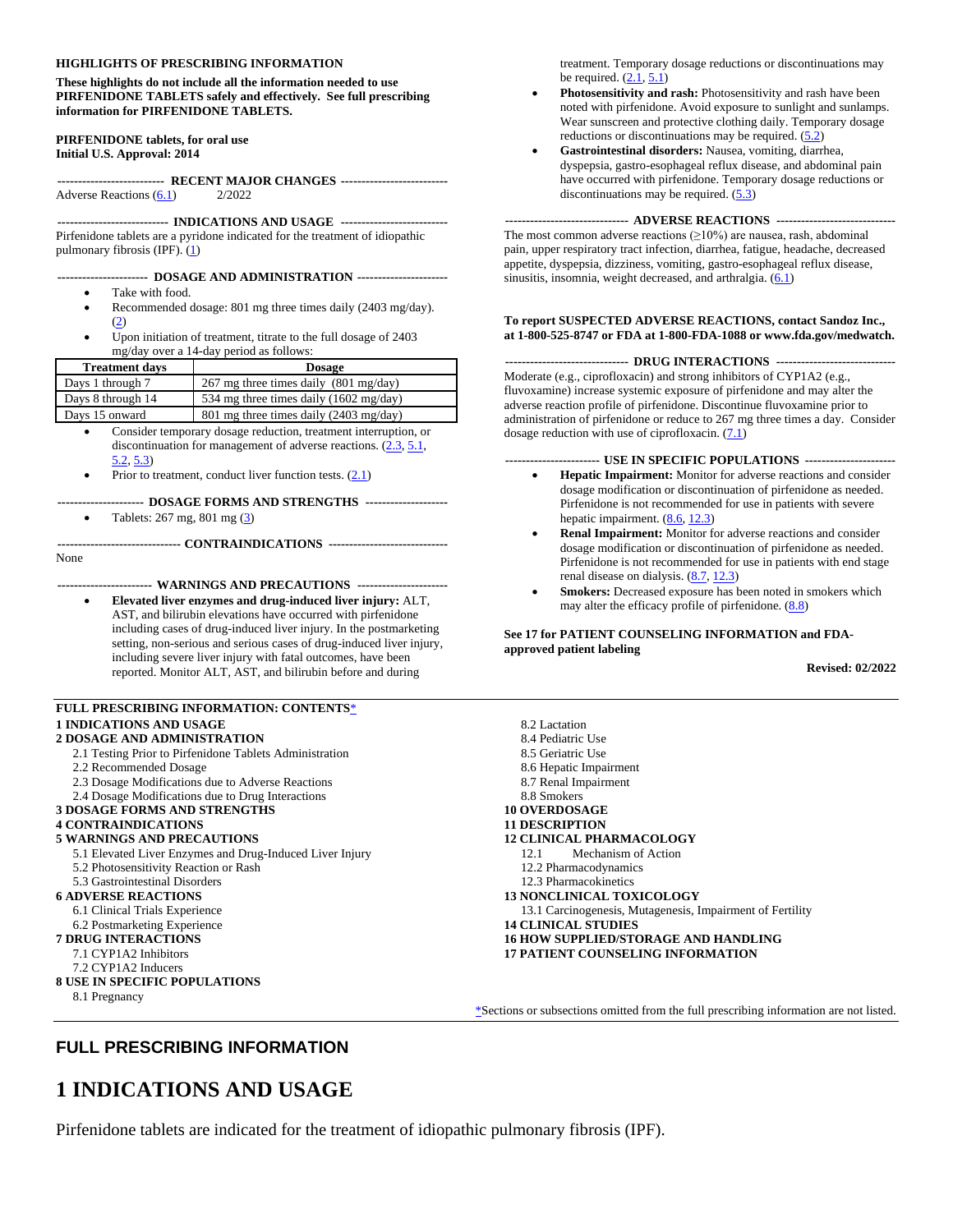# <span id="page-1-2"></span>**2 DOSAGE AND ADMINISTRATION**

# <span id="page-1-1"></span>**2.1 Testing Prior to Pirfenidone Tablets Administration**

Conduct liver function tests prior to initiating treatment with pirfenidone tablets [*see [Warnings and Precautions \(5.1\)\]](#page-2-0).*

# <span id="page-1-3"></span>**2.2 Recommended Dosage**

The recommended daily maintenance dosage of pirfenidone tablets are 801 mg three times daily for a total of 2403 mg/day. Doses should be taken with food at the same time each day.

Upon initiation of treatment, titrate to the full dosage of 2403 mg/day over a 14-day period as follows:

**Table 1. Dosage Titration for Pirfenidone Tablets in Patients with IPF**

| <b>Treatment days</b> | <b>Dosage</b>                                   |  |
|-----------------------|-------------------------------------------------|--|
| Days 1 through 7      | 267 mg three times daily $(801 \text{ mg/day})$ |  |
| Days 8 through 14     | 534 mg three times daily (1602 mg/day)          |  |
| Days 15 onward        | 801 mg three times daily (2403 mg/day)          |  |

Dosages above 2403 mg/day are not recommended for any patient. Patients should not take 2 doses at the same time to make up for a missed dose. Patients should not take more than 3 doses per day.

# <span id="page-1-0"></span>**2.3 Dosage Modifications due to Adverse Reactions**

Patients who miss 14 or more days of pirfenidone tablets should re-initiate treatment by undergoing the initial 2-week titration regimen up to the full maintenance dosage *[see Dosage and Administration [\(2.2\)](#page-1-3)]*. For treatment interruption of less than 14 days, the dosage prior to the interruption can be resumed.

If patients experience significant adverse reactions (i.e., gastrointestinal, photosensitivity reaction or rash), consider temporary dosage reductions or interruptions of pirfenidone tablets to allow for resolution of symptoms *[see Warnings and Precautions [\(5.1,](#page-2-0) [5.2,](#page-2-1) [5.3\)\]](#page-2-2)*.

# *Dosage Modification due to Elevated Liver Enzymes*

Dosage modifications or interruptions may also be necessary when liver enzyme and bilirubin elevations are exhibited. For liver enzyme elevations, modify the dosage as follows:

If a patient exhibits >3 but  $\leq 5 \times$  the upper limit of normal (ULN) ALT and/or AST without symptoms or hyperbilirubinemia after starting pirfenidone tablets therapy:

- Discontinue confounding medications, exclude other causes, and monitor the patient closely.
- Repeat liver chemistry tests as clinically indicated.
- The full daily dosage may be maintained, if clinically appropriate, or reduced or interrupted (e.g., until liver chemistry tests are within normal limits) with subsequent re-titration to the full dosage as tolerated.

If a patient exhibits  $>3$  but  $\leq$  × ULN ALT and/or AST accompanied by symptoms or hyperbilirubinemia:

- Permanently discontinue pirfenidone tablets.
- Do not rechallenge patient with pirfenidone tablets.

If a patient exhibits  $>5 \times$  ULN ALT and/or AST:

- Permanently discontinue pirfenidone tablets.
- Do not rechallenge patient with pirfenidone tablets.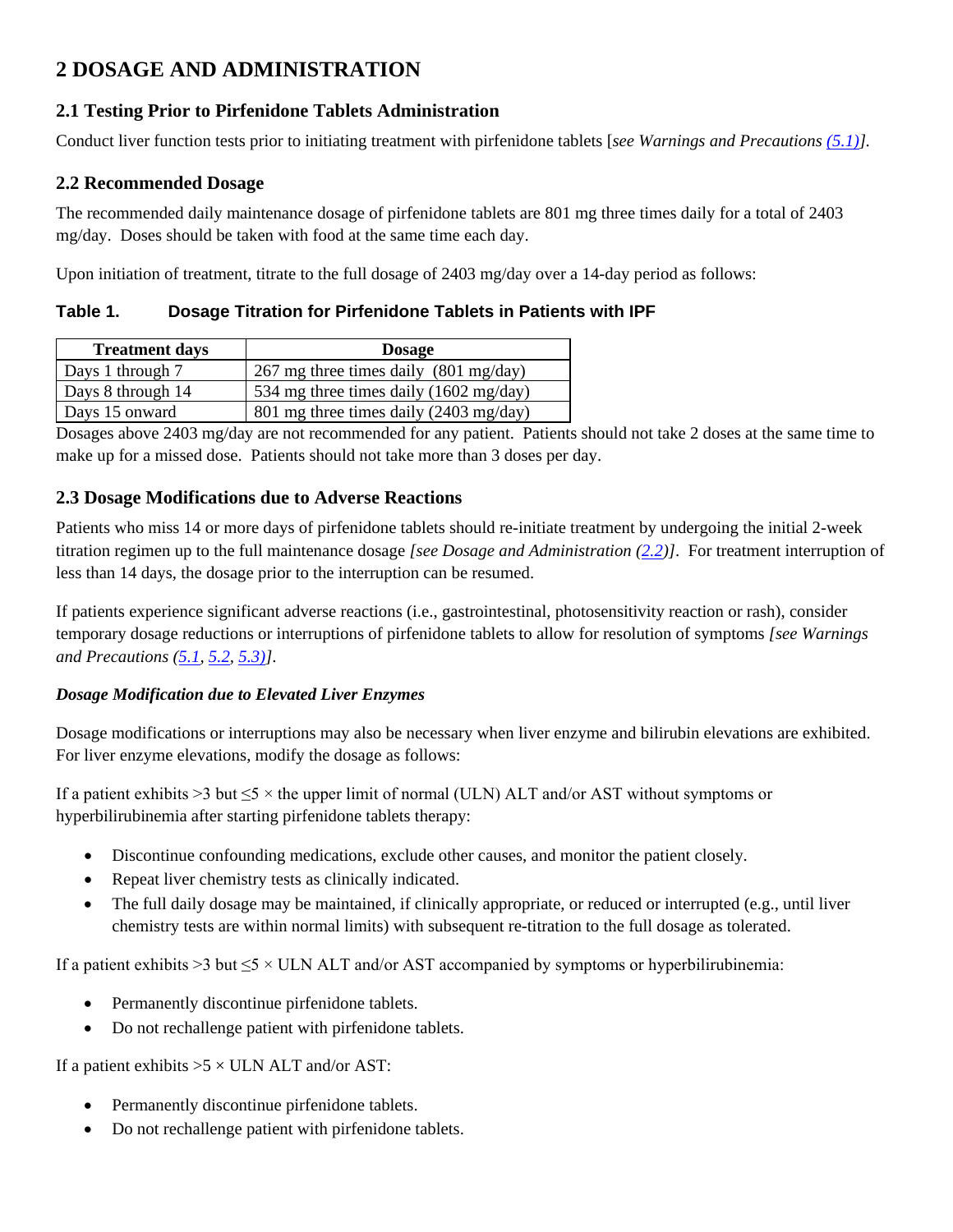# <span id="page-2-4"></span>**2.4 Dosage Modifications due to Drug Interactions**

### *Strong CYP1A2 Inhibitors (e.g., fluvoxamine, enoxacin)*

Reduce pirfenidone tablets to 267 mg three times a day (801 mg/day).

### *Moderate CYP1A2 Inhibitors (e.g., ciprofloxacin)*

With use of ciprofloxacin at a dosage of 750 mg twice daily, reduce pirfenidone tablets to 534 mg three times a day (1602) mg/day).

# <span id="page-2-3"></span>**3 DOSAGE FORMS AND STRENGTHS**

267 mg (yellow): oval, biconvex, film-coated tablet, debossed with SD267on one side.

*801 mg (dark pink):* oval, biconvex, film-coated tablet, debossed with SD801 on one side.

# <span id="page-2-5"></span>**4 CONTRAINDICATIONS**

None.

# <span id="page-2-6"></span>**5 WARNINGS AND PRECAUTIONS**

# <span id="page-2-0"></span>**5.1 Elevated Liver Enzymes and Drug-Induced Liver Injury**

Cases of drug-induced liver injury (DILI) have been observed with pirfenidone. In the postmarketing period, non-serious and serious cases of DILI, including severe liver injury with fatal outcome, have been reported. Patients treated with pirfenidone 2403 mg/day in three Phase 3 trials had a higher incidence of elevations in ALT or AST  $\geq$ 3 × ULN than placebo patients (3.7% vs. 0.8%, respectively). Elevations  $>10 \times$  ULN in ALT or AST occurred in 0.3% of patients in the pirfenidone 2403 mg/day group and in 0.2% of patients in the placebo group. Increases in ALT and AST  $\geq$ 3 × ULN were reversible with dose modification or treatment discontinuation.

Conduct liver function tests (ALT, AST, and bilirubin) prior to the initiation of therapy with pirfenidone, monthly for the first 6 months, every 3 months thereafter, and as clinically indicated. Measure liver function tests promptly in patients who report symptoms that may indicate liver injury, including fatigue, anorexia, right upper abdominal discomfort, dark urine, or jaundice. Dosage modification or interruption may be necessary for liver enzyme elevations *[see Dosage and Administration [\(2.1,](#page-1-1) [2.3\)\]](#page-1-0).*

# <span id="page-2-1"></span>**5.2 Photosensitivity Reaction or Rash**

Patients treated with pirfenidone 2403 mg/day in the three Phase 3 studies had a higher incidence of photosensitivity reactions (9%) compared with patients treated with placebo (1%). The majority of the photosensitivity reactions occurred during the initial 6 months. Instruct patients to avoid or minimize exposure to sunlight (including sunlamps), to use a sunblock (SPF 50 or higher), and to wear clothing that protects against sun exposure. Additionally, instruct patients to avoid concomitant medications known to cause photosensitivity. Dosage reduction or discontinuation may be necessary in some cases of photosensitivity reaction or rash *[see Dosage and Administration [\(2.3\)](#page-1-0)]*.

# <span id="page-2-2"></span>**5.3 Gastrointestinal Disorders**

In the clinical studies, gastrointestinal events of nausea, diarrhea, dyspepsia, vomiting, gastro-esophageal reflux disease, and abdominal pain were more frequently reported by patients in the pirfenidone treatment groups than in those taking placebo. Dosage reduction or interruption for gastrointestinal events was required in 18.5% of patients in the 2403 mg/day group, as compared to 5.8% of patients in the placebo group; 2.2% of patients in the pirfenidone 2403 mg/day group discontinued treatment due to a gastrointestinal event, as compared to 1.0% in the placebo group. The most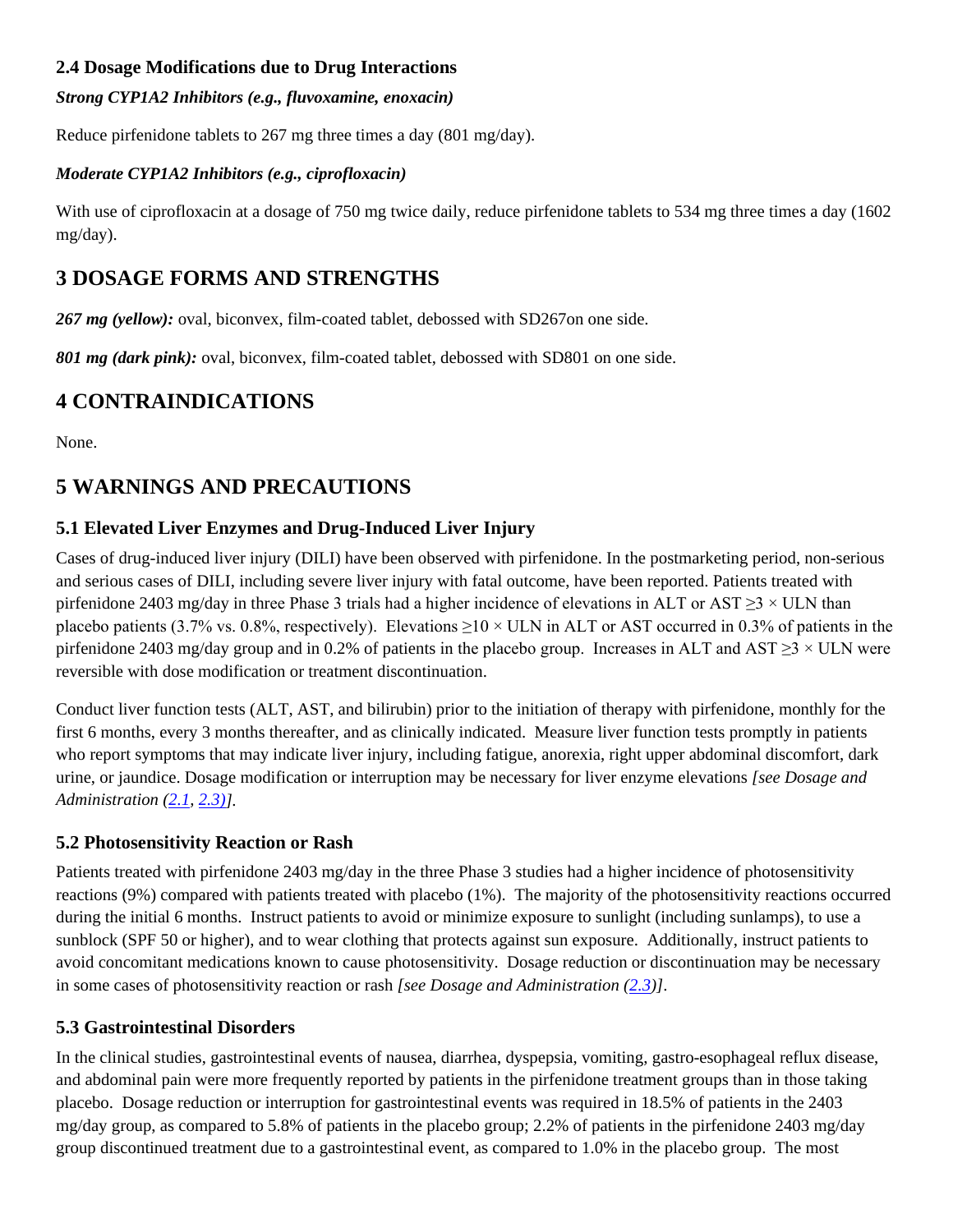common (>2%) gastrointestinal events that led to dosage reduction or interruption were nausea, diarrhea, vomiting, and dyspepsia. The incidence of gastrointestinal events was highest early in the course of treatment (with highest incidence occurring during the initial 3 months) and decreased over time. Dosage modifications may be necessary in some cases of gastrointestinal adverse reactions *[see Dosage and Administration [\(2.3\)](#page-1-0)]*.

# <span id="page-3-1"></span>**6 ADVERSE REACTIONS**

The following adverse reactions are discussed in greater detail in other sections of the labeling:

- Liver Enzyme Elevations and Drug-Induced Liver Injury *[see Warnings and Precautions [\(5.1\)](#page-2-0)]*
- Photosensitivity Reaction or Rash *[see Warnings and Precautions [\(5.2\)](#page-2-1)]*
- Gastrointestinal Disorders *[see Warnings and Precautions [\(5.3\)](#page-2-2)]*

# <span id="page-3-0"></span>**6.1 Clinical Trials Experience**

Because clinical trials are conducted under widely varying conditions, adverse reaction rates observed in the clinical trials of a drug cannot be directly compared to rates in the clinical trials of another drug and may not reflect the rates observed in practice.

The safety of pirfenidone has been evaluated in more than 1400 subjects with over 170 subjects exposed to pirfenidone for more than 5 years in clinical trials.

Pirfenidone was studied in 3 randomized, double-blind, placebo-controlled trials (Studies 1, 2, and 3) in which a total of 623 patients received 2403 mg/day of pirfenidone and 624 patients received placebo. Subjects ages ranged from 40 to 80 years (mean age of 67 years). Most patients were male (74%) and Caucasian (95%). The mean duration of exposure to pirfenidone was 62 weeks (range: 2 to 118 weeks) in these 3 trials.

At the recommended dosage of 2403 mg/day, 14.6% of patients on pirfenidone compared to 9.6% on placebo permanently discontinued treatment because of an adverse event. The most common (>1%) adverse reactions leading to discontinuation were rash and nausea. The most common (>3%) adverse reactions leading to dosage reduction or interruption were rash, nausea, diarrhea, and photosensitivity reaction.

The most common adverse reactions with an incidence of  $\geq 10\%$  and more frequent in the pirfenidone than placebo treatment group are listed in **Table 2.**

## **Table 2. Adverse Reactions Occurring in ≥10% of Pirfenidone-Treated Patients and More Commonly Than Placebo in Studies 1, 2, and 3**

| <b>Adverse Reaction</b>        | % of Patients (0 to 118 Weeks)         |                               |  |  |
|--------------------------------|----------------------------------------|-------------------------------|--|--|
|                                | Pirfenidone 2403 mg/day<br>$(N = 623)$ | <b>Placebo</b><br>$(N = 624)$ |  |  |
| Nausea                         | 36%                                    | 16%                           |  |  |
| Rash                           | 30%                                    | 10%                           |  |  |
| Abdominal Pain <sup>1</sup>    | 24%                                    | 15%                           |  |  |
| <b>Upper Respiratory Tract</b> | 27%                                    | 25%                           |  |  |
| Infection                      |                                        |                               |  |  |
| Diarrhea                       | 26%                                    | 20%                           |  |  |
| Fatigue                        | 26%                                    | 19%                           |  |  |
| Headache                       | 22%                                    | 19%                           |  |  |
| <b>Decreased Appetite</b>      | 21%                                    | 8%                            |  |  |
| Dyspepsia                      | 19%                                    | 7%                            |  |  |
| <b>Dizziness</b>               | 18%                                    | 11%                           |  |  |
| Vomiting                       | 13%                                    | 6%                            |  |  |
| Gastro-esophageal Reflux       | 11%                                    | 7%                            |  |  |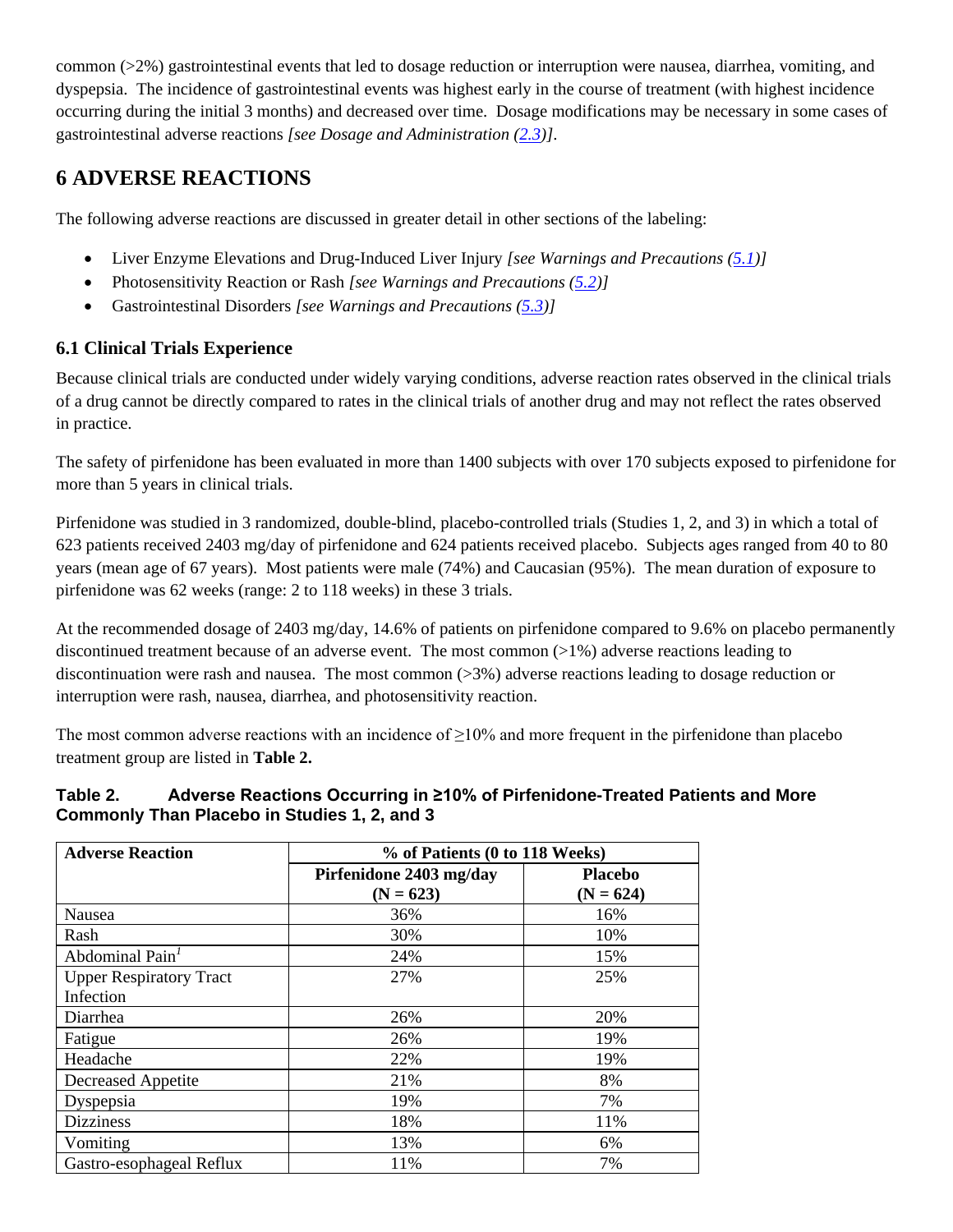| <b>Adverse Reaction</b> | % of Patients (0 to 118 Weeks)         |                               |  |
|-------------------------|----------------------------------------|-------------------------------|--|
|                         | Pirfenidone 2403 mg/day<br>$(N = 623)$ | <b>Placebo</b><br>$(N = 624)$ |  |
| Disease                 |                                        |                               |  |
| <b>Sinusitis</b>        | 11%                                    | 10%                           |  |
| Insomnia                | 10%                                    | 7%                            |  |
| Weight Decreased        | 10%                                    | 5%                            |  |
| Arthralgia              | 10%                                    | 7%                            |  |

<span id="page-4-3"></span>1. Includes abdominal pain, upper abdominal pain, abdominal distension, and stomach discomfort.

Adverse reactions occurring in  $\geq$ 5 to <10% of pirfenidone-treated patients and more commonly than placebo are photosensitivity reaction (9% vs. 1%), pruritus (8% vs. 5%), asthenia (6% vs. 4%), dysgeusia (6% vs. 2%), and noncardiac chest pain (5% vs. 4%).

# <span id="page-4-1"></span>**6.2 Postmarketing Experience**

In addition to adverse reactions identified from clinical trials the following adverse reactions have been identified during post-approval use of pirfenidone. Because these reactions are reported voluntarily from a population of uncertain size, it is not always possible to reliably estimate their frequency.

*Blood and Lymphatic System Disorders* Agranulocytosis

*Immune System Disorders* Angioedema

*Hepatobiliary Disorders* Drug-induced liver injury *[see Warnings and Precautions [\(5.1\)](#page-2-0)]*

# <span id="page-4-2"></span>**7 DRUG INTERACTIONS**

# <span id="page-4-0"></span>**7.1 CYP1A2 Inhibitors**

Pirfenidone is metabolized primarily (70 to 80%) via CYP1A2 with minor contributions from other CYP isoenzymes including CYP2C9, 2C19, 2D6 and 2E1.

### *Strong CYP1A2 Inhibitors*

The concomitant administration of pirfenidone and fluvoxamine or other strong CYP1A2 inhibitors (e.g., enoxacin) is not recommended because it significantly increases exposure to pirfenidone *[see Clinical Pharmacology [\(12.3\)](#page-7-0)].* Use of fluvoxamine or other strong CYP1A2 inhibitors should be discontinued prior to administration of pirfenidone and avoided during pirfenidone treatment. In the event that fluvoxamine or other strong CYP1A2 inhibitors are the only drug of choice, dosage reductions are recommended. Monitor for adverse reactions and consider discontinuation of pirfenidone as needed *[*see *Dosage and Administration [\(2.4\)](#page-2-4)]*.

### *Moderate CYP1A2 Inhibitors*

Concomitant administration of pirfenidone and ciprofloxacin (a moderate inhibitor of CYP1A2) moderately increases exposure to pirfenidone *[see Clinical Pharmacology [\(12.3\)](#page-7-0)]*. If ciprofloxacin at the dosage of 750 mg twice daily cannot be avoided, dosage reductions are recommended *[see Dosage and Administration [\(2.4\)](#page-2-4)].* Monitor patients closely when ciprofloxacin is used at a dosage of 250 mg or 500 mg once daily.

### *Concomitant CYP1A2 and other CYP Inhibitors*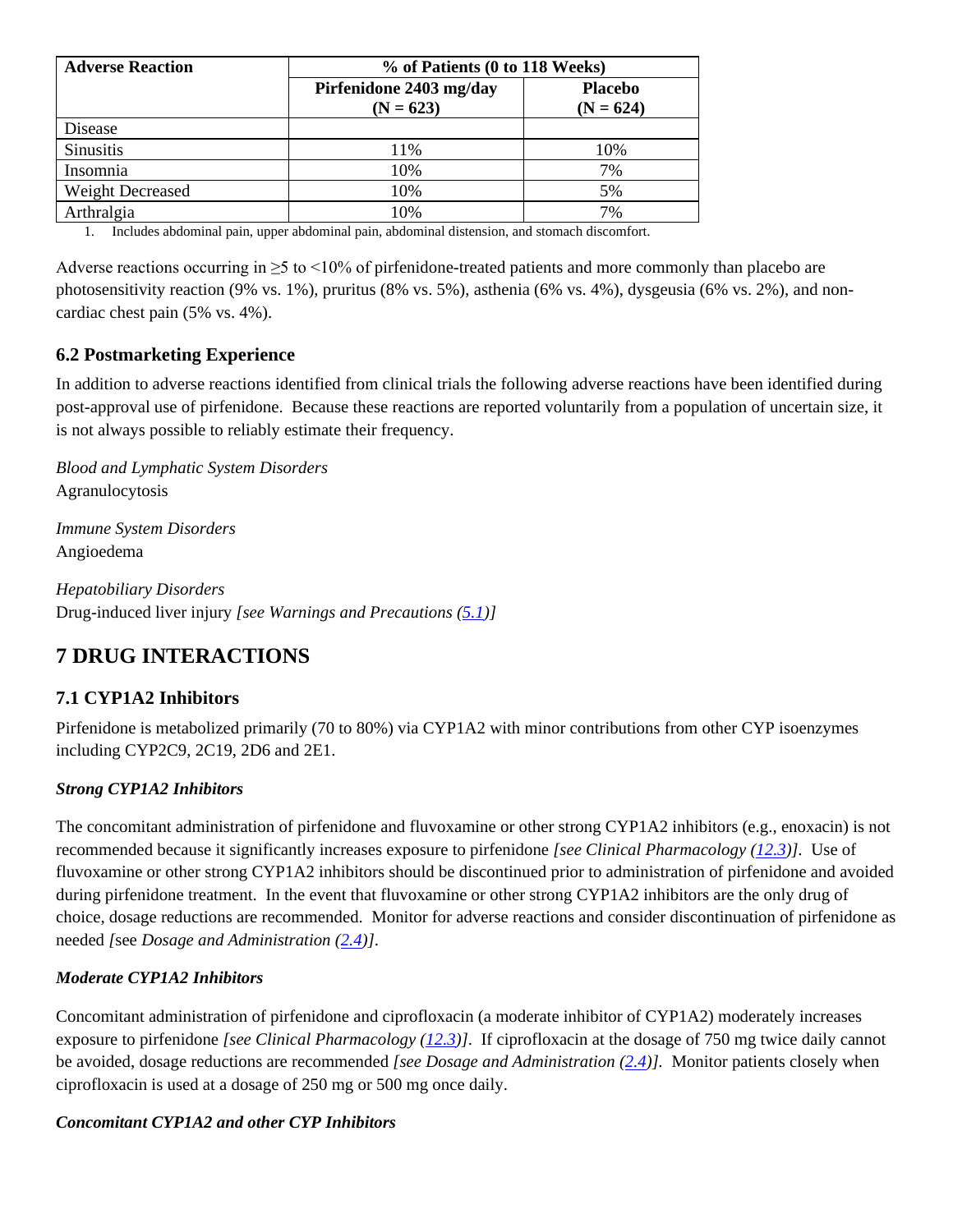Agents or combinations of agents that are moderate or strong inhibitors of both CYP1A2 and one or more other CYP isoenzymes involved in the metabolism of pirfenidone (i.e., CYP2C9, 2C19, 2D6, and 2E1) should be discontinued prior to and avoided during pirfenidone treatment.

# <span id="page-5-0"></span>**7.2 CYP1A2 Inducers**

The concomitant use of pirfenidone and a CYP1A2 inducer may decrease the exposure of pirfenidone and this may lead to loss of efficacy. Therefore, discontinue use of strong CYP1A2 inducers prior to pirfenidone treatment and avoid the concomitant use of pirfenidone and a strong CYP1A2 inducer *[see Clinical Pharmacology [\(12.3\)](#page-7-0)]*.

# <span id="page-5-1"></span>**8 USE IN SPECIFIC POPULATIONS**

# <span id="page-5-2"></span>**8.1 Pregnancy**

### *Risk Summary*

The data with pirfenidone use in pregnant women are insufficient to inform on drug associated risks for major birth defects and miscarriage. In animal reproduction studies, pirfenidone was not teratogenic in rats and rabbits at oral doses up to 3 and 2 times, respectively, the maximum recommended daily dose (MRDD) in adults *[see Data]*.

In the U.S. general population, the estimated background risk of major birth defects and miscarriage in clinically recognized pregnancies is 2 to 4% and 15 to 20%, respectively.

### *Data*

### *Animal Data*

Animal reproductive studies were conducted in rats and rabbits. In a combined fertility and embryofetal development study, female rats received pirfenidone at oral doses of 0, 50, 150, 450, and 1000 mg/kg/day from 2 weeks prior to mating, during the mating phase, and throughout the periods of early embryonic development from gestation days (GD) 0 to 5 and organogenesis from GD 6 to 17. In an embryofetal development study, pregnant rabbits received pirfenidone at oral doses of 0, 30, 100, and 300 mg/kg/day throughout the period of organogenesis from GD 6 to 18. In these studies, pirfenidone at doses up to 3 and 2 times, respectively, the maximum recommended daily dose (MRDD) in adults (on mg/m<sup>2</sup> basis at maternal oral doses up to 1000 mg/kg/day in rats and 300 mg/kg/day in rabbits, respectively) revealed no evidence of impaired fertility or harm to the fetus due to pirfenidone. In the presence of maternal toxicity, acyclic/irregular cycles (e.g., prolonged estrous cycle) were seen in rats at doses approximately equal to and higher than the MRDD in adults (on a mg/m<sup>2</sup> basis at maternal doses of 450 mg/kg/day and higher). In a pre- and post-natal development study, female rats received pirfenidone at oral doses of 0, 100, 300, and 1000 mg/kg/day from GD 7 to lactation day 20. Prolongation of the gestation period, decreased numbers of live newborn, and reduced pup viability and body weights were seen in rats at an oral dosage approximately 3 times the MRDD in adults (on a mg/m<sup>2</sup> basis at a maternal oral dose of 1000 mg/kg/day).

### <span id="page-5-3"></span>**8.2 Lactation**

### Risk Summary

No information is available on the presence of pirfenidone in human milk, the effects of the drug on the breastfed infant, or the effects of the drug on milk production. The lack of clinical data during lactation precludes clear determination of the risk of pirfenidone to an infant during lactation; therefore, the developmental and health benefits of breastfeeding should be considered along with the mother's clinical need for pirfenidone and the potential adverse effects on the breastfed child from pirfenidone or from the underlying maternal condition.

### *Data*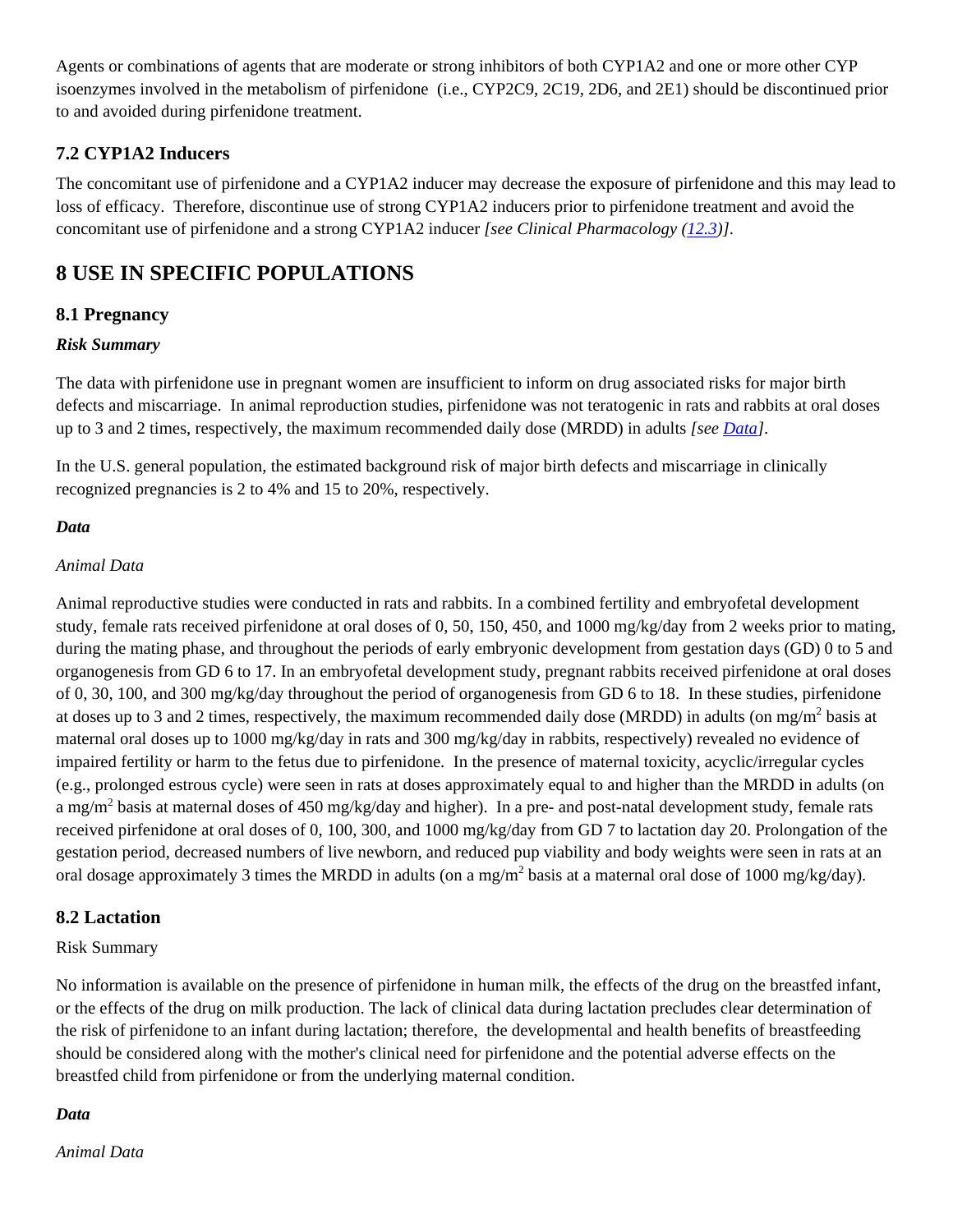A study with radio-labeled pirfenidone in rats has shown that pirfenidone or its metabolites are excreted in milk. There are no data on the presence of pirfenidone or its metabolites in human milk, the effects of pirfenidone on the breastfed child, or its effects on milk production.

# <span id="page-6-3"></span>**8.4 Pediatric Use**

Safety and effectiveness of pirfenidone in pediatric patients have not been established.

# <span id="page-6-4"></span>**8.5 Geriatric Use**

Of the total number of subjects in the clinical studies receiving pirfenidone tablets, 714 (67%) were 65 years old and over, while 231 (22%) were 75 years old and over. No overall differences in safety or effectiveness were observed between older and younger patients. No dosage adjustment is required based upon age.

# <span id="page-6-0"></span>**8.6 Hepatic Impairment**

Pirfenidone should be used with caution in patients with mild (Child Pugh Class A) to moderate (Child Pugh Class B) hepatic impairment. Monitor for adverse reactions and consider dosage modification or discontinuation of pirfenidone as needed *[*see *Dosage and Administration [\(2.3\)](#page-1-0)]*.

The safety, efficacy, and pharmacokinetics of pirfenidone have not been studied in patients with severe hepatic impairment. Pirfenidone is not recommended for use in patients with severe (Child Pugh Class C) hepatic impairment *[see Clinical Pharmacology [\(12.3\)](#page-7-0)]*.

# <span id="page-6-1"></span>**8.7 Renal Impairment**

Pirfenidone should be used with caution in patients with mild (CL<sub>cr</sub> 50 to 80 mL/min), moderate (CL<sub>cr</sub> 30 to 50 mL/min), or severe (CL<sub>cr</sub> less than 30 mL/min) renal impairment *[see Clinical Pharmacology [\(12.3\)](#page-7-0)]*. Monitor for adverse reactions and consider dosage modification or discontinuation of pirfenidone as needed *[*see *Dosage and Administration [\(2.3\)](#page-1-0)]*. The safety, efficacy, and pharmacokinetics of pirfenidone have not been studied in patients with end-stage renal disease requiring dialysis. Use of pirfenidone in patients with end-stage renal diseases requiring dialysis is not recommended.

# <span id="page-6-2"></span>**8.8 Smokers**

Smoking causes decreased exposure to pirfenidone *[see Clinical Pharmacology [\(12.3\)](#page-7-0)],* which may alter the efficacy profile of pirfenidone. Instruct patients to stop smoking prior to treatment with pirfenidone and to avoid smoking when using pirfenidone.

# <span id="page-6-5"></span>**10 OVERDOSAGE**

There is limited clinical experience with overdosage. Multiple dosages of pirfenidone up to a maximum tolerated dose of 4005 mg per day were administered as five 267 mg capsules three times daily to healthy adult volunteers over a 12-day dose escalation.

In the event of a suspected overdosage, appropriate supportive medical care should be provided, including monitoring of vital signs and observation of the clinical status of the patient.

# <span id="page-6-6"></span>**11 DESCRIPTION**

Pirfenidone belongs to the chemical class of pyridone. Pirfenidone tablets are available as film-coated tablets containing 267 mg (yellow) and 801 mg (dark pink) pirfenidone for oral administration.

Pirfenidone has a molecular formula of  $C_{12}H_{11}NO$  and a molecular weight of 185.23. Pirfenidone has the following structural formula, which has been referred to as 5-methyl-1-phenyl-2-1(H)-pyridone or 5-methyl-1-phenyl-2-(1H) pyridone.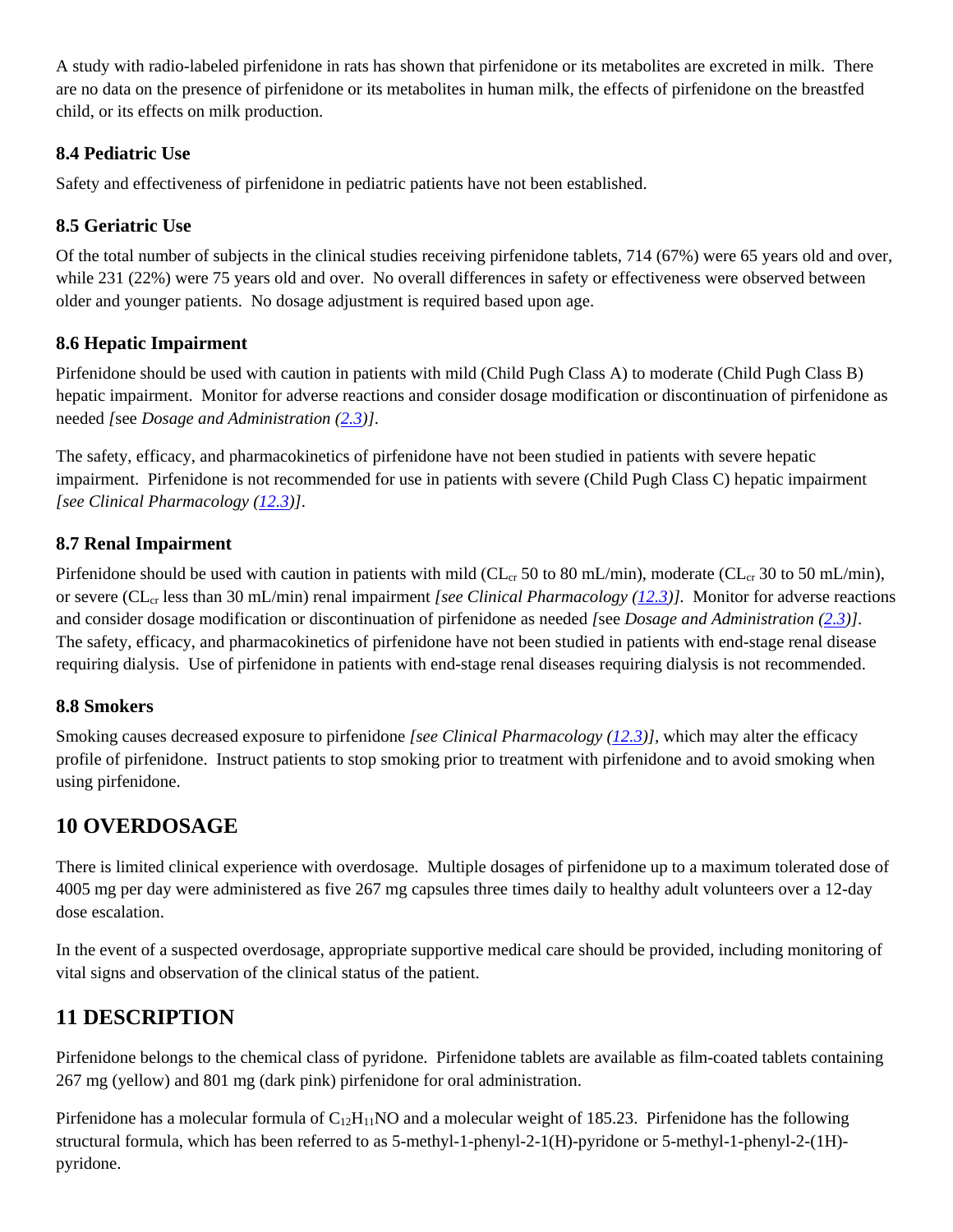

Pirfenidone is a white to pale yellow crystalline, non-hygroscopic powder. It is more soluble in methanol, ethyl alcohol, acetone and chloroform than in water and 1.0 N HCl. The melting point is approximately 108°C.

Pirfenidone tablet contains pirfenidone and the following inactive ingredients: croscarmellose sodium, hydroxypropyl cellulose, magnesium stearate, pregelatinized starch, and silicon dioxide.

267 mg tablets contains opadry II yellow which consist of: iron oxide yellow, polyethylene glycol, polyvinyl alcohol, talc and titanium dioxide.

801 mg tablets contains opadry II pink which consist of: iron oxide black, iron oxide red, iron oxide yellow, polyethylene glycol, polyvinyl alcohol, talc and titanium dioxide.

# <span id="page-7-1"></span>**12 CLINICAL PHARMACOLOGY**

# <span id="page-7-2"></span>**12.1 Mechanism of Action**

The mechanism of action of pirfenidone in the treatment of IPF has not been established.

# <span id="page-7-3"></span>**12.2 Pharmacodynamics**

### *Cardiac Electrophysiology*

The effect of pirfenidone on QT interval was evaluated in a randomized, placebo, and positive controlled parallel study in 160 healthy adult volunteers. Volunteers received pirfenidone 2403 mg/day (recommended dose) and 4005 mg/day (1.6 times recommended dose) or placebo for 10 days or a single dose of 400 mg moxifloxacin (active control).

Relative to placebo, the maximum mean change from baseline in study-specific QT interval was 3.2 milliseconds (ms) and 2.2 ms for pirfenidone 2403 mg/day and 4005 mg/day, respectively. No volunteer had a QTc interval greater than 480 ms or change from baseline greater than 60 ms. Although there was no evidence that pirfenidone prolonged the QTc interval in this study, a definitive conclusion may not be drawn as the positive control (moxifloxacin) did not perform as expected in this study, and pirfenidone at 4005 mg/day (1.7 times the maximum recommended dose) did not cover the maximum pirfenidone exposure increase with co-administration of fluvoxamine, a strong CYP1A2 inhibitor.

### <span id="page-7-0"></span>**12.3 Pharmacokinetics**

### *Absorption*

After single oral-dose administration of 801 mg pirfenidone (three 267 mg capsules), the maximum observed plasma concentration (Cmax) was achieved between 30 minutes and 4 hours (median time of 0.5 hours). Food decreased the rate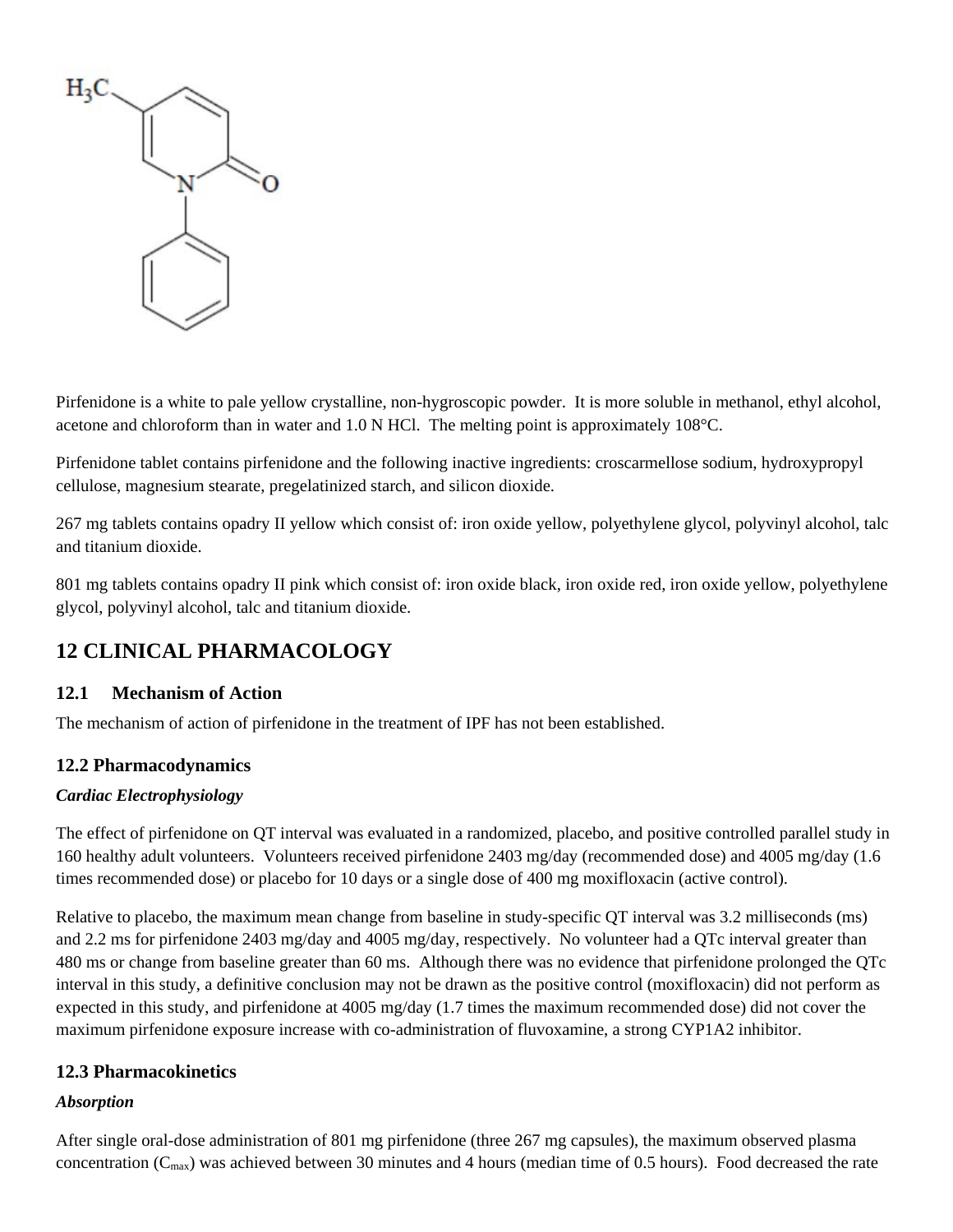and extent of absorption. Median  $T_{\text{max}}$  increased from 0.5 hours to 3 hours with food. Maximum plasma concentrations  $(C_{\text{max}})$  and AUC<sub>0-inf</sub> decreased by approximately 49% and 16% with food, respectively.

Bioequivalence was demonstrated in the fasted state when comparing the 801 mg tablet to three 267 mg capsules. The effect of food on pirfenidone exposure was consistent between the tablet and capsule formulations.

A reduced incidence of adverse reactions was observed in the fed group when compared to the fasted group. In controlled studies with IPF patients, pirfenidone was taken with food *[see [Dosage and Administration \(2\)](#page-0-0) and [Clinical Studies \(14\)\]](#page-10-2)*.

The absolute bioavailability of pirfenidone has not been determined in humans.

### *Distribution*

Pirfenidone binds to human plasma proteins, primarily to serum albumin, in a concentration-independent manner over the range of concentrations observed in clinical trials. The overall mean binding was 58% at concentrations observed in clinical studies (1 to 10 mcg/mL). Mean apparent oral volume of distribution is approximately 59 to 71 liters.

### *Metabolism*

*In vitro* profiling studies in hepatocytes and liver microsomes have shown that pirfenidone is primarily metabolized in the liver by CYP1A2 and multiple other CYPs (CYP2C9, 2C19, 2D6, and 2E1). Oral administration of pirfenidone results in the formation of four metabolites. In humans, only pirfenidone and 5-carboxy-pirfenidone are present in plasma in significant quantities. The mean metabolite-to-parent ratio ranged from approximately 0.6 to 0.7.

No formal radiolabeled studies have assessed the metabolism of pirfenidone in humans. *In vitro* data suggests that metabolites are not expected to be pharmacologically active at observed metabolite concentrations.

### *Elimination*

The mean terminal half-life is approximately 3 hours in healthy subjects. Pirfenidone is excreted predominantly as metabolite 5-carboxy-pirfenidone, mainly in the urine (approximately 80% of the dose). The majority of pirfenidone was excreted as the 5-carboxy metabolite (approximately 99.6% of that recovered).

### *Specific Populations*

### *Hepatic Impairment*

The pharmacokinetics of pirfenidone and the 5-carboxy-pirfenidone metabolite were studied in 12 subjects with moderate hepatic impairment (Child Pugh Class B) and in 12 subjects with normal hepatic function. Results showed that the mean exposure,  $AUC_{0\text{-inf}}$  and  $C_{\text{max}}$  of pirfenidone increased approximately 1.6- and approximately 1.4-fold in subjects with moderate hepatic impairment, respectively. The exposure of 5-carboxy-pirfenidone did not change significantly in subjects with moderate hepatic impairment.

### *Renal Impairment*

The pharmacokinetics of pirfenidone and the 5-carboxy-pirfenidone metabolite were studied in 18 subjects with mild ( $CL_{cr}$  50 to 80 mL/min), moderate ( $CL_{cr}$  30 to 50 mL/min), and severe ( $CL_{cr}$  less than 30 mL/min) renal impairment  $(n=6/$ group) and in 6 subjects with normal  $CL_{cr}$  (greater than or equal to 80 mL/min) renal function. Results showed that systemic exposure  $(AUC_{0\text{-inf}})$  to pirfenidone increased approximately 1.4, 1.5, and 1.2-fold in subjects with mild, moderate and severe renal impairment, respectively. The corresponding AUC<sub>0-inf</sub> of 5-carboxy-pirfenidone increased 1.7, 3.4, and 5.6-fold, although the change in the patients with mild renal impairment was not statistically significant. The renal clearance of 5-carboxy-pirfenidone decreased significantly in patients with moderate to severe renal impairment.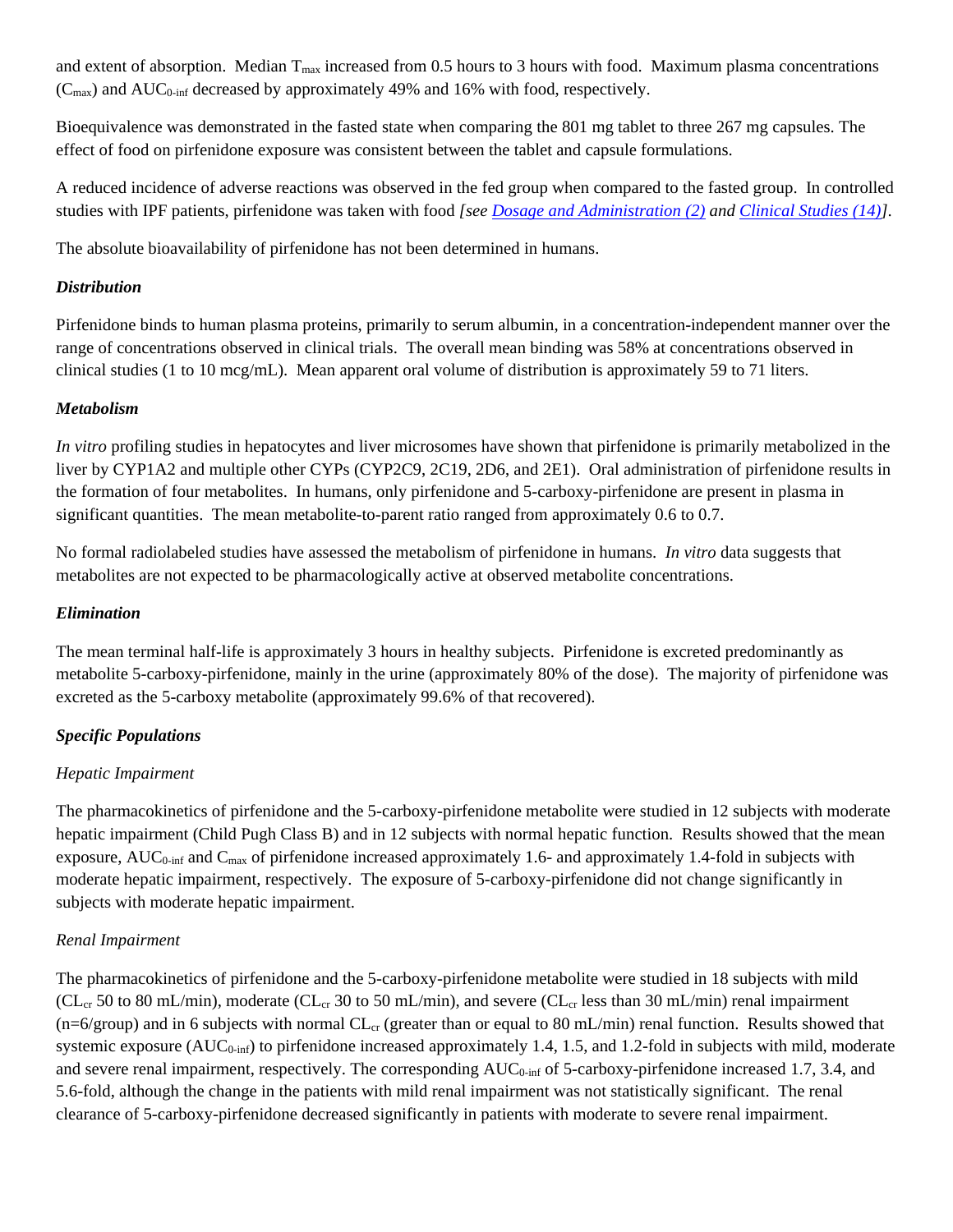The pharmacokinetics and safety of pirfenidone has not been studied in subjects with end-stage renal disease requiring dialysis.

## *Geriatric*

Results of population pharmacokinetic analysis suggest that no dosage adjustment is needed in geriatric patients.

## *Gender*

Results of population pharmacokinetic analysis of pirfenidone showed no significant differences in pharmacokinetics between males and females.

## *Obesity*

Results of population pharmacokinetic analysis showed that obesity (Body Mass Index [BMI] greater than or equal to 30  $\text{kg/m}^2$ ) has no significant effect on the pharmacokinetics of pirfenidone.

## *Race*

Population pharmacokinetic analysis showed that race has no significant effect on the pharmacokinetics of pirfenidone.

## *Drug Interaction Studies*

## *Cytochrome P450 1A2 Inhibitors*

Pirfenidone is a substrate of cytochrome P450 1A2. In a single-dose drug interaction study in 25 healthy nonsmokers and 25 smokers, pirfenidone was coadministered with fluvoxamine (50 mg at bedtime for 3 days; 50 mg twice a day for 3 days, and 50 mg in the morning and 100 mg at bedtime for 4 days). An approximately 4-fold increase in exposure to pirfenidone in nonsmokers and approximately 7-fold increase in exposure in smokers was observed.

In a single-dose drug interaction study in 27 healthy subjects, coadministration of 801 mg of pirfenidone and 750 mg of ciprofloxacin (a moderate inhibitor of CYP1A2) on Day 6 (ciprofloxacin was dosed at 750 mg twice daily from Day 2 to Day 7) increased the exposure to pirfenidone by 81%.

# *Cytochrome P450 1A2 Inducers*

Following a single oral dose of 801 mg pirfenidone in 25 smokers and 25 healthy nonsmokers, the systemic exposure in smokers was significantly lower compared to nonsmokers. AUC<sub>0-inf</sub> and  $C_{max}$  of pirfenidone in smokers were 46% and 68% of those in nonsmokers, respectively.

# *Inhibitory Effect of Pirfenidone on P-glycoprotein (Pgp)*

The potential for pirfenidone to inhibit Pgp mediated transport of digoxin  $(5.0 \mu M)$  was evaluated in the absence and presence of pirfenidone at concentrations ranging from 1 to 1000 µM in *in vitro* system. Pirfenidone showed weak inhibition (10 to 30%) of Pgp facilitated digoxin B-A efflux at concentrations of 100 µM and above. Effect of pirfenidone upon Pgp substrate pharmacokinetics and safety has not been evaluated in humans.

# *Inhibitory Effect of Pirfenidone on CYP2C9, 2C19 or 1A2, 2D6, 3A4*

The potential for pirfenidone to inhibit CYP2C9, 2C19 or 1A2 was evaluated *in vitro* at concentrations up to 1000 µM (approximately 10-fold the mean human  $C_{\text{max}}$ ). Pirfenidone showed a concentration-dependent inhibition on CYP2C9, 2C19 or 1A2, 2D6, and 3A4. At 1000 µM, pirfenidone inhibits the activity of these enzymes by 30.4%, 27.5%, 34.1%, 21%, and 9.6%, respectively. Effect of pirfenidone upon pharmacokinetics and safety of CYP2C9, 2C19, 1A2, 2D6, and 3A4 substrates has not been evaluated in humans.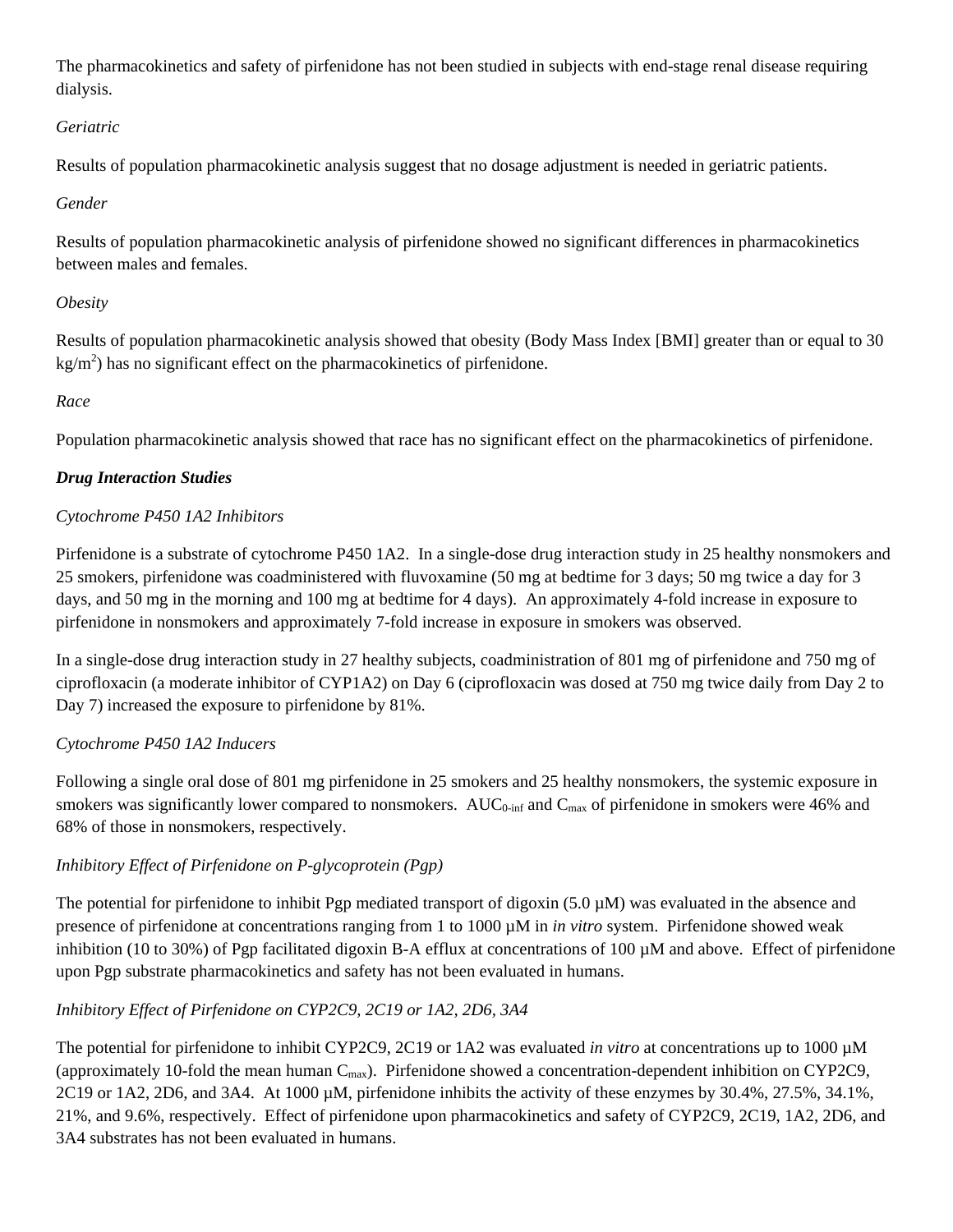# <span id="page-10-0"></span>**13 NONCLINICAL TOXICOLOGY**

# <span id="page-10-1"></span>**13.1 Carcinogenesis, Mutagenesis, Impairment of Fertility**

## *Carcinogenesis*

Long-term studies were conducted in mice and rats with admixture of pirfenidone to the diet to evaluate its carcinogenic potential.

In a 24-month carcinogenicity study in B6C3F1 mice, pirfenidone caused statistically significant dose-related increases of the combination of hepatocellular adenoma and carcinoma and hepatoblastoma in male mice at doses of 800 mg/kg and above (AUC exposure approximately 0.4 times adult exposure at the MRDD). There were statistically significant doserelated increases of the combination of hepatocellular adenoma and carcinoma in female mice at doses of 2000 mg/kg and above (AUC exposure approximately 0.7 times adult exposure at the MRDD).

In a 24-month carcinogenicity study in Fischer rats, pirfenidone caused statistically significant dose-related increases of the combination of hepatocellular adenoma and carcinoma in male rats at doses of 750 mg/kg and above (AUC exposure approximately 1.9 times adult exposure at the MRDD). There were statistically significant increases of the combination of hepatocellular adenoma and carcinoma and the combination of uterine adenocarcinoma and adenoma at a dose of 1500 mg/kg/day (AUC exposure approximately 3.0 times adult exposure at the MRDD).

The relevance of these tumor findings in rodents to humans is unknown.

### *Mutagenesis*

Pirfenidone was not mutagenic or clastogenic in the following tests: mutagenicity tests in bacteria, a chromosomal aberration test in Chinese hamster lung cells, and a micronucleus test in mice.

### *Impairment of Fertility*

Pirfenidone had no effects on fertility and reproductive performance in rats at dosages up to 1000 mg/kg/day (approximately 3 times the MRDD in adults on a mg/m<sup>2</sup> basis).

# <span id="page-10-2"></span>**14 CLINICAL STUDIES**

The efficacy of pirfenidone was evaluated in patients with IPF in three phase 3, randomized, double-blind, placebocontrolled, multicenter trials (Studies 1, 2, and 3).

Study 1 was a 52-week trial comparing pirfenidone 2403 mg/day (n=278) versus placebo (n=277) in patients with IPF. Study 2 and Study 3 were nearly identical to each other in design, with few exceptions, including an intermediate dose treatment arm in Study 2. Study 2 compared treatment with either pirfenidone 2403 mg/day (n=174) or pirfenidone 1197 mg/day (n=87) to placebo (n=174), while Study 3 compared pirfenidone 2403 mg/day (n=171) to placebo (n=173). Study drug was administered three times daily with food for a minimum of 72 weeks. Patients continued on treatment until the last patient completed 72 weeks of treatment, which included observations to approximately 120 weeks of study treatment. The primary endpoint was the change in percent predicted forced vital capacity (%FVC) from baseline to study end, measured at 52 weeks in Study 1, and at 72 weeks in Studies 2 and 3.

Studies 1, 2 and 3 enrolled adult patients who had a clinical and radiographic diagnosis of IPF (with or without accompanying surgical lung biopsy), without evidence or suspicion of an alternative diagnosis for interstitial lung disease. Eligible patients were to have %FVC greater than or equal to 50% at baseline and a percent predicted diffusing capacity of the lungs for carbon monoxide (%DL<sub>CO</sub>) greater than or equal to 30% (Study 1) or 35% (Studies 2 and 3) at baseline. In all three trials, over 80% of patients completed study treatment.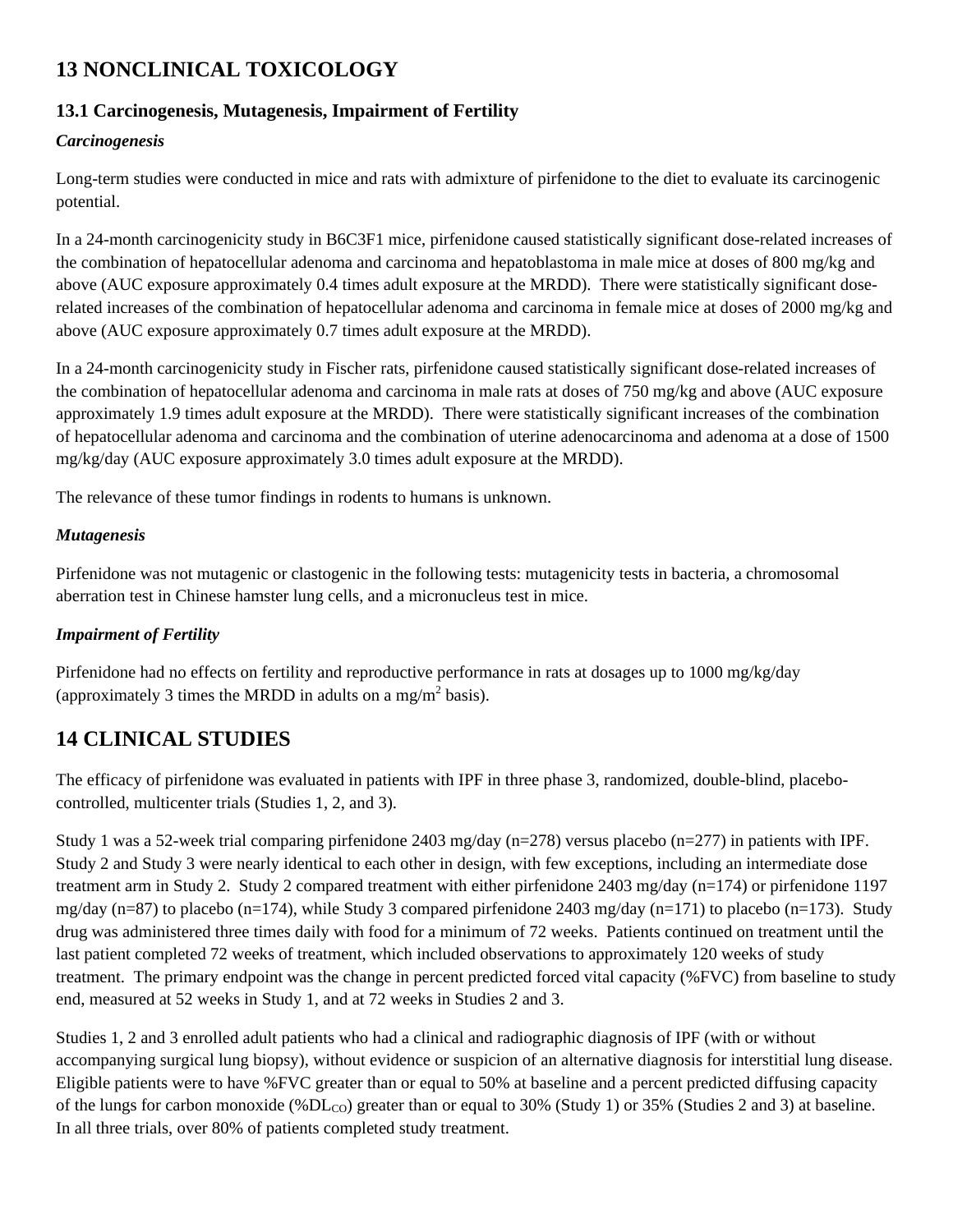A total of 1247 patients with IPF were randomized to receive pirfenidone 2403 mg/day (n=623) or placebo (n=624) in these three trials. Baseline characteristics were generally balanced across treatment groups. The study population ranged from 40 to 80 years of age (mean age 67 years). Most patients were male (74%), white (95%), and current or former smokers (65%). Approximately 93% of patients met criteria for definite IPF on high resolution computed tomography (HRCT). Baseline mean %FVC and %DLCO were 72% and 46%, respectively. Approximately 15% subjects discontinued from each treatment group.

### *Change from Baseline in Percent Predicted Forced Vital Capacity*

In Study 1, the primary efficacy analysis for the change in %FVC from baseline to Week 52 demonstrated a statistically significant treatment effect of pirfenidone 2403 mg/day (n=278) compared with placebo (n=277) using a rank ANCOVA with the lowest rank imputation for missing data due to death. In Study 2, there was a statistically significant difference at Week 72 for the change in %FVC from baseline. In Study 3, there was no statistically significant difference at Week 72 for the change in %FVC from baseline.

**Figure 1** presents the cumulative distribution for all cut-offs for the change from baseline in %FVC at Week 52 for Study 1. For all categorical declines in lung function, the proportion of patients declining was lower on pirfenidone than on placebo. Study 2 showed similar results.

## **Figure 1. Cumulative Distribution of Patients by Change in Percent Predicted FVC from Baseline to Week 52 (Study 1). The Dashed Lines Indicate ≥10% Decline or ≥0% Decline.**



*Mean Change from Baseline in FVC (mL)*

In Study 1, a reduction in the mean decline in FVC (in mL) was observed in patients receiving pirfenidone 2403 mg/day (- 235 mL) compared to placebo (-428 mL) (mean treatment difference 193 mL) at Week 52 (see **Figure 2**). In Study 2, a reduction in the decline in FVC volume was also observed in patients receiving pirfenidone 2403 mg/day compared with placebo (mean treatment difference 157 mL) at Week 72. There was no statistically significant difference in decline in FVC volume seen in Study 3.

### **Figure 2. Mean Change from Baseline in Forced Vital Capacity (Study 1)**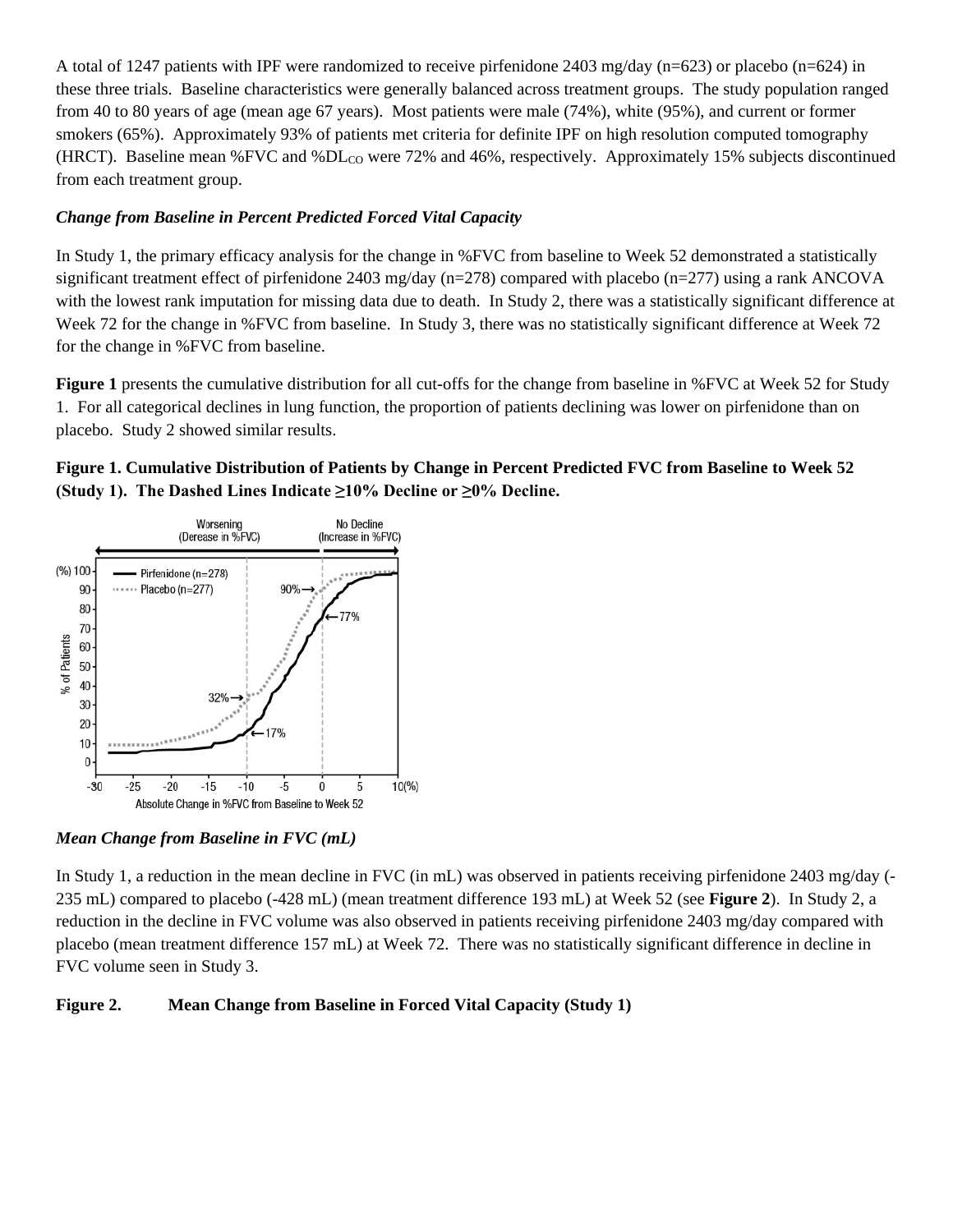

### *Survival*

Survival was evaluated for pirfenidone compared to placebo in Studies 1, 2, and 3 as an exploratory analysis to support the primary endpoint (FVC). All-cause mortality was assessed over the study duration and available follow-up period, irrespective of cause of death and whether patients continued treatment. All-cause mortality did not show a statistically significant difference (see **Figure 3**).





# <span id="page-12-0"></span>**16 HOW SUPPLIED/STORAGE AND HANDLING**

Pirfenidone tablets are available as follows:

267 mg (yellow): oval, biconvex, film-coated tablet, debossed with SD267 on one side.

NDC 0781-8085-32, bottle of 270 tablets, with a child-resistant closure

801 mg (dark pink): oval, biconvex, film-coated tablet, debossed with SD801 on one side.

NDC 0781-8086-92, bottle of 90 tablets, with a child-resistant closure

Store at 25°C (77°F); excursions permitted to 15°C to 30°C (59°F to 86°F) [see USP Controlled Room Temperature].

Keep the bottle tightly closed. Do not use if the seal over the bottle opening is broken or missing. Safely throw away any pirfenidone tablets that is out of date or no longer needed.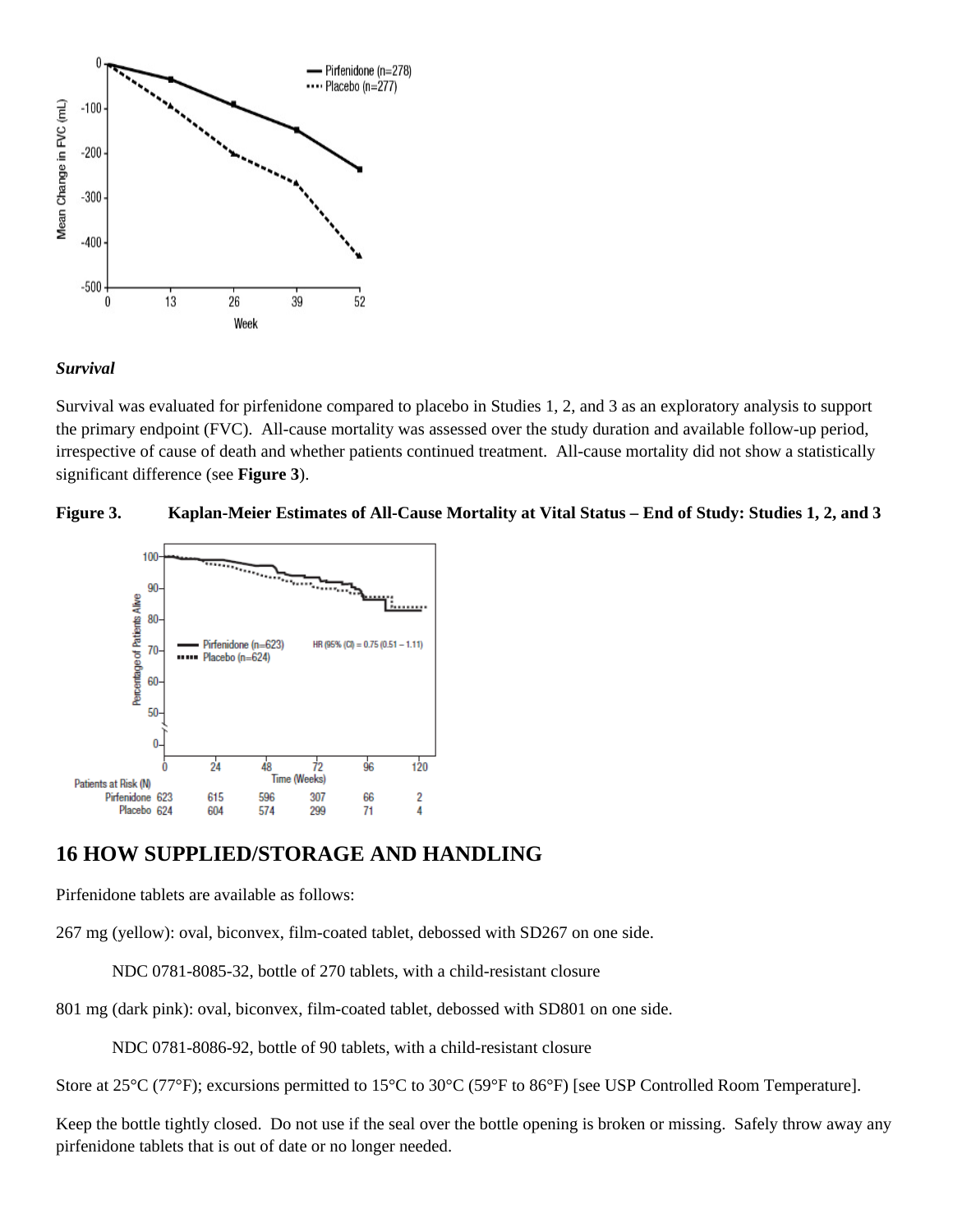# <span id="page-13-0"></span>**17 PATIENT COUNSELING INFORMATION**

Advise the patient to read the FDA-approved patient labeling (Patient Information).

## *Liver Enzyme Elevations*

Advise patients that they may be required to undergo liver function testing periodically. Instruct patients to immediately report any symptoms of a liver problem (e.g., skin or the white of eyes turn yellow, urine turns dark or brown [tea colored], pain on the right side of stomach, bleed or bruise more easily than normal, lethargy) *[see Warnings and Precautions [\(5.1\)](#page-2-0)]*.

### *Photosensitivity Reaction or Rash*

Advise patients to avoid or minimize exposure to sunlight (including sunlamps) during use of pirfenidone tablets because of concern for photosensitivity reactions or rash. Instruct patients to use a sunblock and to wear clothing that protects against sun exposure. Instruct patients to report symptoms of photosensitivity reaction or rash to their physician. Temporary dosage reductions or discontinuations may be required *[see Warnings and Precautions [\(5.2\)](#page-2-1)]*.

### *Gastrointestinal Events*

Instruct patients to report symptoms of persistent gastrointestinal effects including nausea, diarrhea, dyspepsia, vomiting, gastro-esophageal reflux disease, and abdominal pain. Temporary dosage reductions or discontinuations may be required *[see Warnings and Precautions [\(5.3\)](#page-2-2)].*

### *Smokers*

Encourage patients to stop smoking prior to treatment with pirfenidone and to avoid smoking when using pirfenidone tablets *[see Clinical Pharmacology [\(12.3\)](#page-7-0)]*.

### *Take with Food*

Instruct patients to take pirfenidone tablets with food to help decrease nausea and dizziness.

Finished Drug Product Manufactured by Lek Pharmaceuticals d.d., SI-1526 Ljubljana, Slovenia for Sandoz Inc., Princeton, NJ 08540.

### **Patient Information Pirfenidone Tablets (pir-FEN-i-done)**

### **What are Pirfenidone tablets?**

- Pirfenidone tablets are a prescription medicine used to treat people with a lung disease called idiopathic pulmonary fibrosis (IPF).
- It is not known if pirfenidone tablets are safe and effective in children.

# **Before you take pirfenidone tablets, tell your doctor about all of your medical conditions, including if you:**

- have liver problems
- have kidney problems
- are a smoker
- are pregnant or plan to become pregnant. It is not known if pirfenidone tablets will harm your unborn baby.
- are breastfeeding or plan to breastfeed. It is not known if pirfenidone passes into your breast milk. You and your doctor should decide if you will take pirfenidone tablets.

**Tell your doctor about all the medicines you take,** including prescription and over-the-counter medicines, vitamins, and herbal supplements.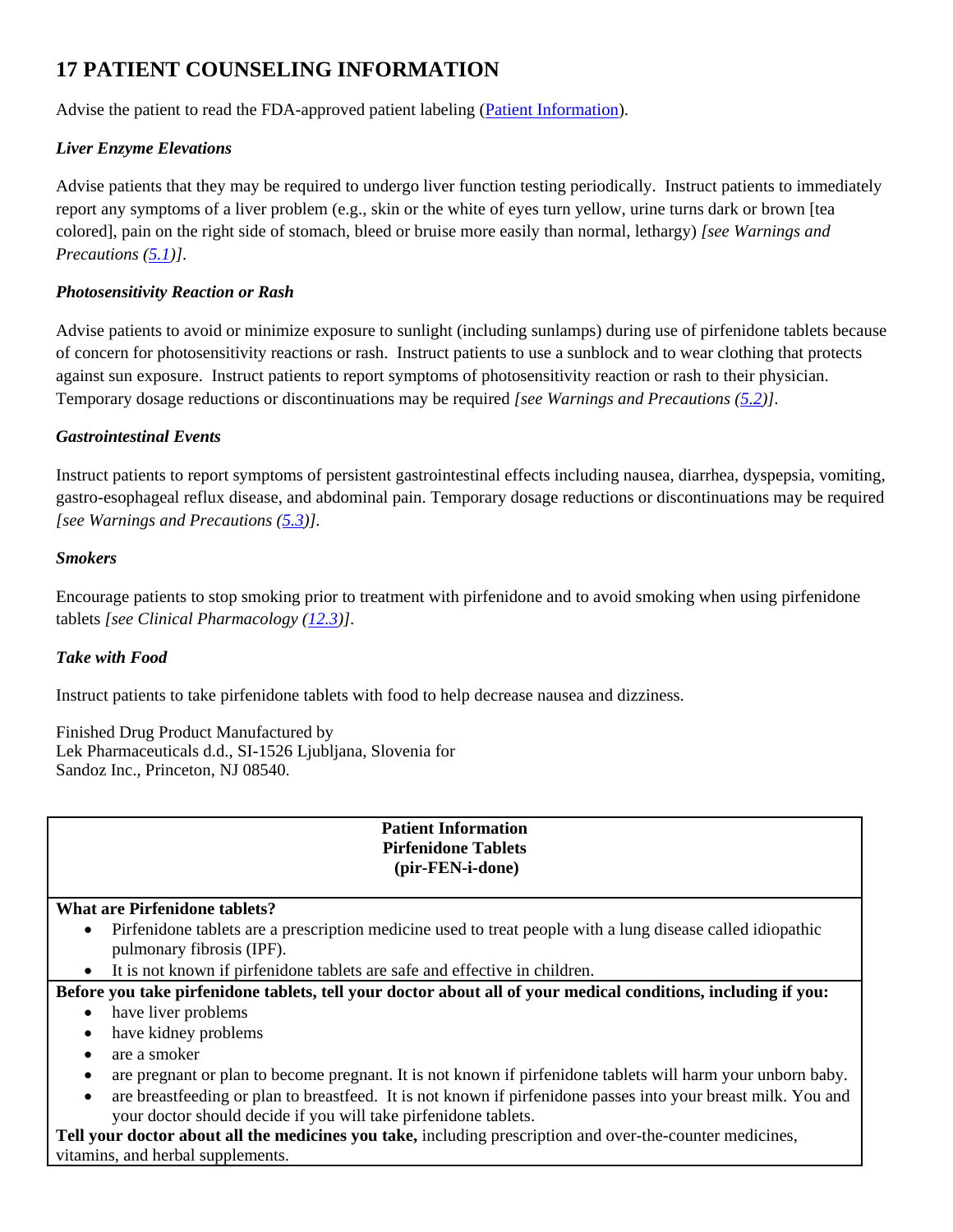### **Patient Information Pirfenidone Tablets (pir-FEN-i-done)**

### **How should I take pirfenidone tablets?**

- Take pirfenidone tablets exactly as your doctor tells you to take it.
- Your doctor may change your dose of pirfenidone tablets as needed.
- Take pirfenidone tablets with food at the same time each day. This may help to decrease your nausea and dizziness.
- **Pirfenidone tablets 267 mg is supplied as yellow tablet. If you have been prescribed pirfenidone tablets 267 mg, take it as follows:**
	- o Take 1 pirfenidone tablets 267 mg 3 times each day for days 1 through 7.
	- o Take 2 pirfenidone tablets 267 mg 3 times each day for days 8 through 14.
	- o Take 3 pirfenidone tablets 267 mg 3 times each day on day 15 and each day after.

| Pirfenidone Tablets 267 mg Dosing Schedule |                        |                      |                         |                                       |
|--------------------------------------------|------------------------|----------------------|-------------------------|---------------------------------------|
| Week                                       | Morning<br>(Breakfast) | Afternoon<br>(Lunch) | Evening<br>(Dinner)     | <b>Total Pills</b><br><b>Each Day</b> |
| Days 1-7                                   |                        |                      |                         | 3                                     |
| Days 8-14                                  | 2                      | $\mathfrak{D}$       | $\mathcal{D}$           | 6                                     |
| Days 15 onward                             | 3                      | 3                    | $\overline{\mathbf{3}}$ | $\circ$                               |

• If you have been prescribed the dark pink 801 mg pirfenidone film-coated tablets, take it as follows:

o Take 1 dark pink 801 mg pirfenidone tablet 3 times each day

| Pirfenidone Tablets 801 mg Dosing Schedule |             |           |          |                    |
|--------------------------------------------|-------------|-----------|----------|--------------------|
| Week                                       | Morning     | Afternoon | Evening  | <b>Total Pills</b> |
|                                            | (Breakfast) | (Lunch)   | (Dinner) | <b>Each Day</b>    |
| Days 15 onward                             |             |           |          |                    |
|                                            |             |           |          |                    |

- If you miss 14 days or more of pirfenidone tablets call your doctor right away for further instructions about how to take your medicine.
- **Do not** take 2 doses at the same time to make up for your missed dose.
- **Do not** take more than 3 doses each day.
- If you take too much pirfenidone tablets, call your doctor or go to the nearest hospital emergency room right away.
- Your doctor should do certain blood tests before you start taking pirfenidone tablets.

### **What should I avoid while taking pirfenidone tablets?**

- Avoid sunlight. Pirfenidone tablets can make your skin sensitive to the sun and the light from sunlamps and tanning beds. You could get a severe sunburn. Use sunscreen (SPF 50) and wear a hat and clothes that cover your skin if you have to be in sunlight. Talk to your doctor if you get sunburn or a rash.
- Avoid taking pirfenidone tablets with other medicines that can make your skin sensitive to the sun, the light from sunlamps and tanning beds.
- Avoid smoking. Smoking may affect how well pirfenidone tablets works.

## **What are the possible side effects of pirfenidone tablets?**

### **Pirfenidone tablets may cause serious side effects, including:**

• **liver problems.** Call your doctor right away if you have unexplained symptoms such as yellowing of your